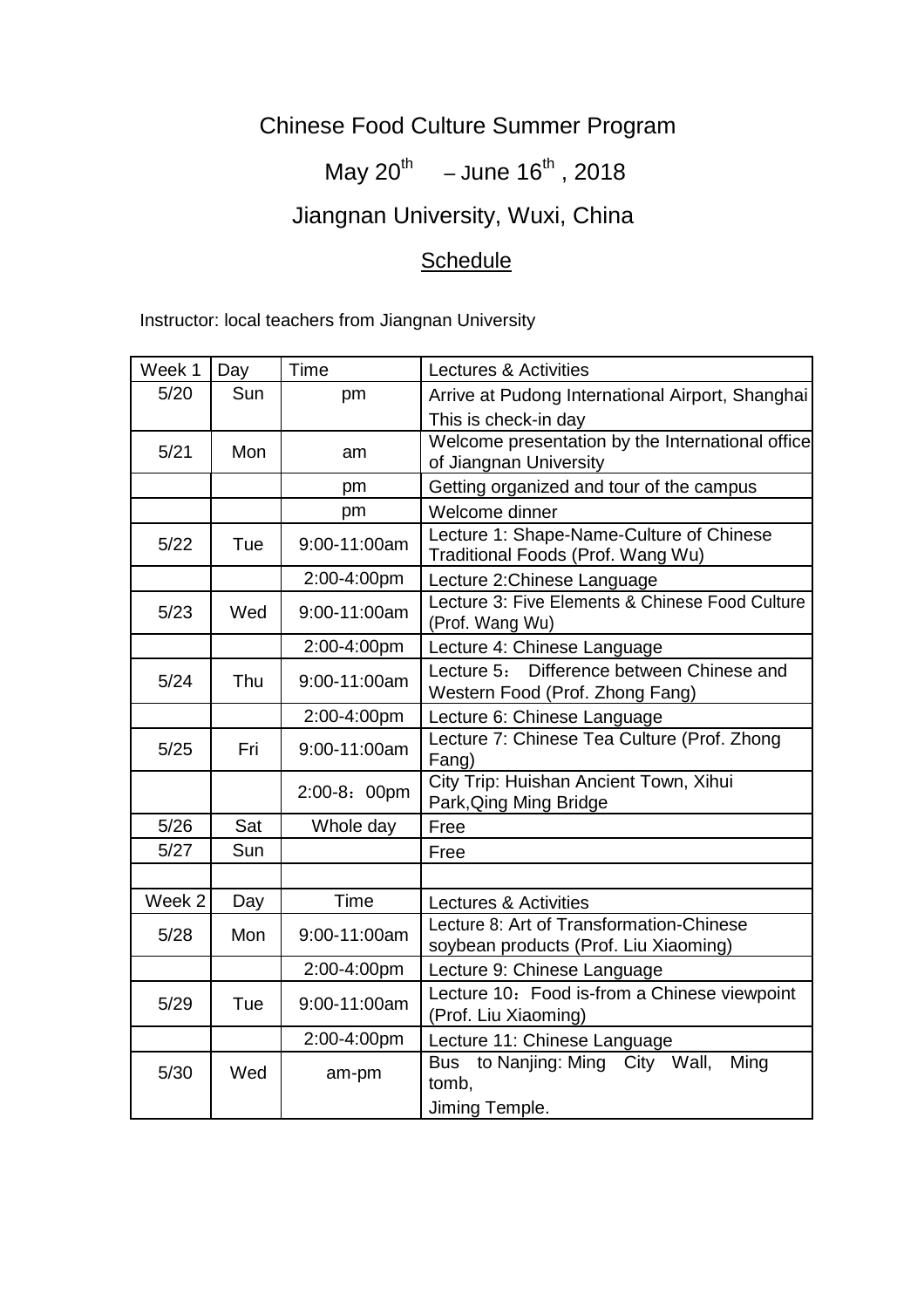| 5/31   | Thu | am             | Nanjing Museum                                                                      |
|--------|-----|----------------|-------------------------------------------------------------------------------------|
|        |     | pm             | Bus to Yangzhou: Geyuan Garden, Dongguan Street                                     |
| 6/1    | Fri | pm             | <b>Slender Lake</b>                                                                 |
|        |     |                | <b>Return to Wuxi</b>                                                               |
| 6/2    | Sat | Whole day      | Free                                                                                |
| 6/3    | Sun | Whole day      | Free                                                                                |
|        |     |                |                                                                                     |
| Week 3 | Day | Time           | Lectures & Activities                                                               |
| 6/4    | Mon | 9:00-11:00am   | (Prof. Shi Yifei)<br>Lecture 12: Ceremics                                           |
|        |     | 2:00-4:00pm    | Lecture 13: Chinese Language                                                        |
| 6/5    | Tue | 9:00-11:00am   | Lecture14: Calligraphy & Chinese painting<br>(Prof. Yang Yongjian)                  |
|        |     | 2:00-4:00pm    | Lecture 15: Chinese Language                                                        |
| 6/6    | Wed | 9:00-11:00am   | Lecture 16: Chinese Cuisine<br>(Prof. Wu Sa)                                        |
|        |     | 2:00-4:00pm    | Lecture 17: Chinese Language                                                        |
| 6/7    | Thu | 9:00-11:00am   | Lecture 18: Courtesy and Etiquette: Drinking at<br>Chinese Banquets (Prof. Liu Mei) |
|        |     | 2:00-4:00pm    | Lecture 19: Chinese Language                                                        |
| 6/8    | Fri | 9:00-11:00am   | Lecture 20: Chinese Knitting (Prof, Wang Lei)                                       |
|        |     | $2:00-4:00$ pm | Lecture 21: Chinese Tea Culture(Prof. Cao Dan)                                      |
| 6/9    | Sat |                | Free                                                                                |
| 6/10   | Sun |                | Free                                                                                |
|        |     |                |                                                                                     |
| Week 4 | Day | Time           | Lectures & Activities                                                               |
| 6/11   | Mon | 9:00-16:00     | City trip: Lingshan Brand Budda                                                     |
|        |     | 5:30 pm        | <b>Farewell Dinner</b>                                                              |
| 6/12   | Tue |                | Free                                                                                |
| 6/13   | Wed |                | Bus to Shanghai: Shanghai Pearl TV Tower                                            |
|        |     |                | Cheng Huang Temple, Shanghai Museum                                                 |
| 6/14   | Thu |                | Lunch at Cheng Huang Temple                                                         |
|        |     |                | Night in Shanghai.                                                                  |
| 6/15   | Fri |                | Free Day                                                                            |
| 6/16   | Sat |                | Leave for Home                                                                      |

## Program Overview

2018 Chinese Food Culture Summer Program designed by Jiangnan University lasts for three weeks, from  $20^{th}$  May to  $16^{th}$  June, 2018. The whole program aims to deepen the understanding of food culture in China. It consists of altogether 21 lectures, several tours and visits, as well as activities with local students.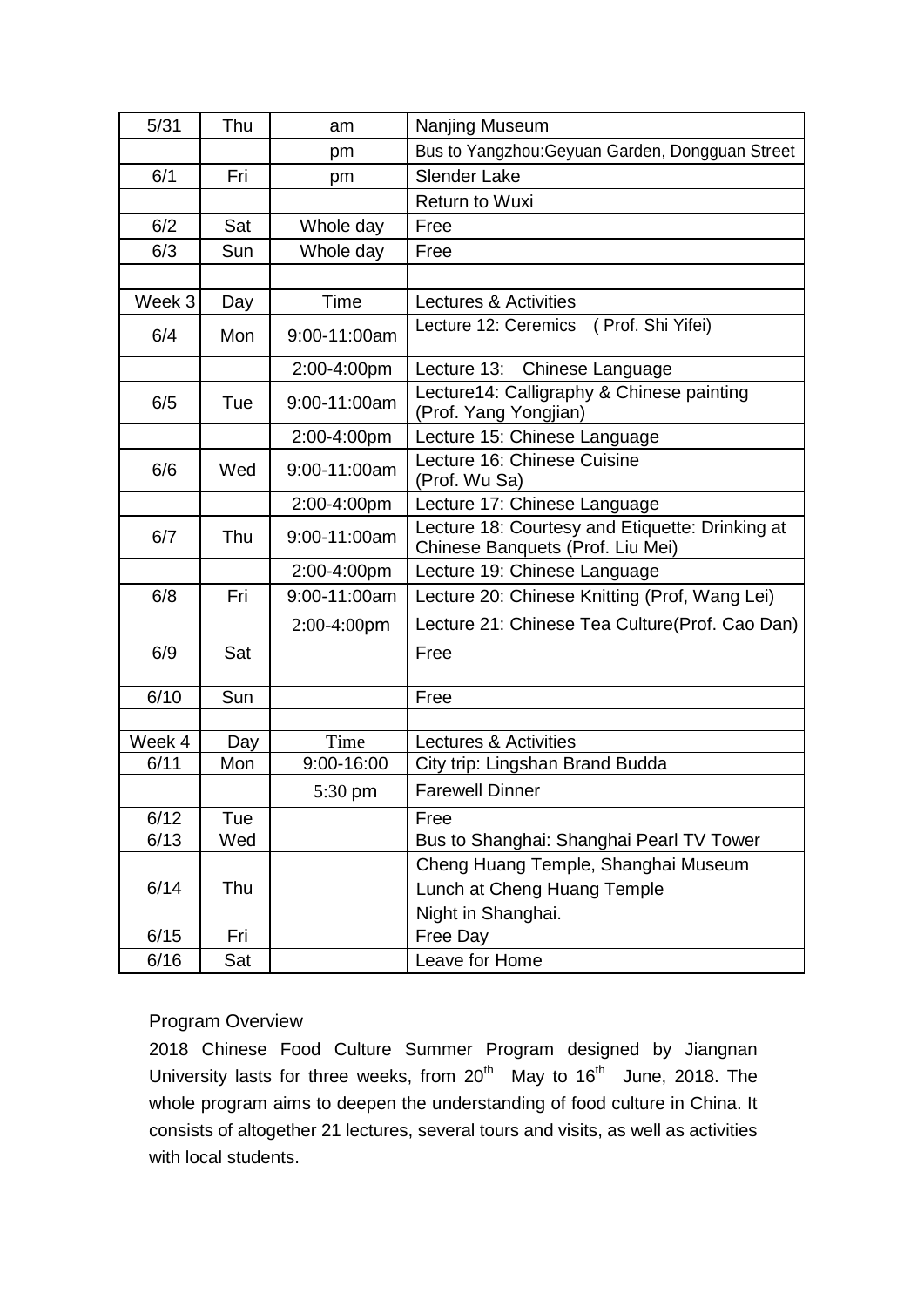After lectures, students will be able to experience what they have learned in class by visiting such as gardens, old streets, ancient town, museum, culinary school and so forth. Students can also try to make your Chinese food with our local students from baking group of School of Food Science.

Notes:

- 1. Instructor: Local teachers from Jiangnan University
- 2. Language: English

3. The Schedule is subject to objective conditions

Students will get 3 credits as well as a certificate after the completion of the summer school.

### B. Participants

This program is open to all International students (undergraduate or graduates) who have interests in Chinese Food culture and other traditional culture. The program will not be open if participants lower than 5 students.

C. Fee

**2000 USD.** Fees including lecture fees, accommodation, local transportation, express mail fee, city tours, tours to Nanjing,Yangzhou, Shanghai, tickets, meals, students' cards, materials, etc.

Due to reconstruction of International Students' Building, summer school students will live in a hotel on campus.

D. Visa

Once your application is confirmed, we will email you the invitation letter and accommodation offer letter for your visa application.

E. Payment Account with Bank: Bank of China, Wuxi Branch Bank Address: No.258 Zhongshan Road, Wuxi 214002, Jiangsu, P. R. China Swift code: BKCHCNBJ95C Beneficiary: Name: Jiangnan University Account No. : 474158228044 Address: No.1800 Lihu Road, Wuxi 214122, Jiangsu, P. R. China City/Province: Wuxi/Jiangsu